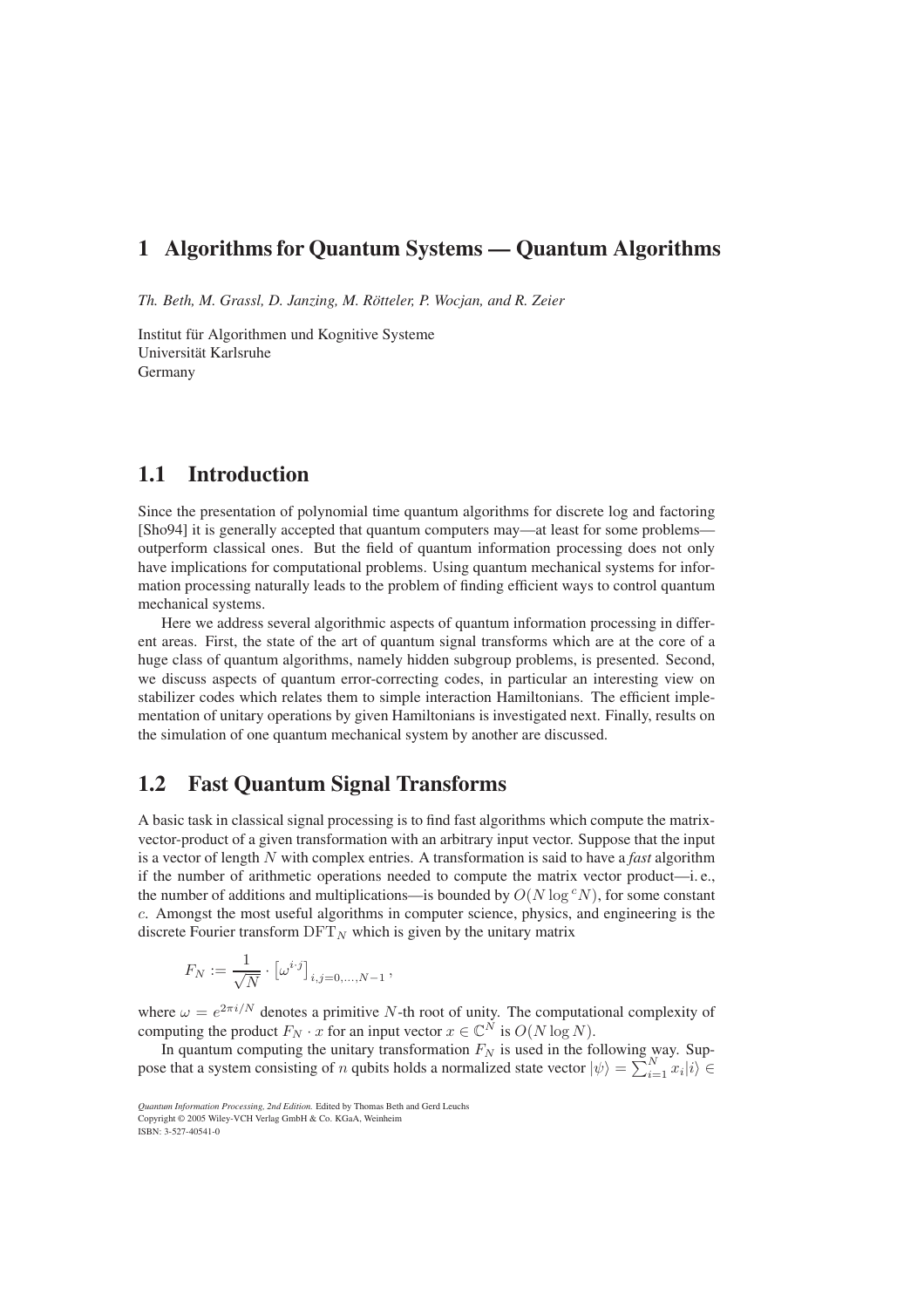$\mathbb{C}^N$ , where  $N := 2^n$ . Note that here the information is encoded into the amplitudes of the basis states. To this state the unitary transformation  $F<sub>N</sub>$  can be applied resulting in a state  $F_N |\psi\rangle$ . Unlike the situation in classical signal processing the components of  $|\psi\rangle$  and  $F_N |\psi\rangle$ are not directly accessible; they merely can be extracted by (POVM) measurements. However, for feature detecting purposes like the location of spectral peaks this approach is well-suited.

A quantum Fourier transform can be computed using  $O(\log^2 N)$  elementary operations. This exponential speed-up compared to the classical complexity of the DFT, which surprisingly enough is obtained by a direct adaptation of the classic Cooley-Tukey algorithm to the quantum circuit model, is an essential indication for the power of quantum computing. This becomes manifest in the fact that the ability to compute a DFT in polylogarithmic time is the backbone of Shor's algorithms for factoring and computing the discrete logarithm [Sho94].

A natural question is whether other signal transforms which have desirable feature extraction properties in classical signal processing can be used for quantum algorithms. In a series of works [PRB99, RPB99, KR00, ABH $+01$ , KR01, Röt02] it has been shown that many well-known signal transforms allow highly efficient realizations on a quantum computer. In particular the following classes of unitary transformations have been shown to be efficiently implementable on a quantum computer:

- Discrete Fourier transforms for finite abelian groups  $[ABH^+01, R\ddot{o}t02]$ .
- Generalized Fourier transforms for
	- **–** 2-groups with maximal cyclic normal subgroup [PRB99, Röt02].
	- **–** wreath products of the form  $G = A \wr Z_2$ , where A is abelian [RB98, Röt02].
	- **–** Heisenberg groups over the finite fields  $\mathbb{F}_{2^n}$  [Röt02].
- Discrete cosine and sine transforms of types I, II, III, and IV [RB99, KR01, Röt02].
- Discrete Hartley transforms [KR00, Röt02].

More precisely, we have shown that for discrete cosine transforms, discrete sine transforms, and discrete Hartley transforms  $O(\log^2 N)$  elementary quantum gates are sufficient to implement any of those transforms for input sequences of length N. The Fourier transforms for finite groups which have been mentioned above have the same computational complexity, except for the Heisenberg group where an implementation using  $O(\log^{3} N)$  gates has been found.

The underlying theory which allows to find efficient factorizations in the above mentioned cases relies on two techniques which have been developed at the Institut für Algorithmen und Kognitive Systeme. The first technique is the so-called method of symmetry-based matrix factorizations. Here a matrix  $M \in \mathbb{C}^{n \times n}$  is said to have symmetry  $(G, \phi, \psi)$  if  $\phi$  and  $\psi$  are representations of a finite group  $G$  and furthermore

$$
\phi(g) \cdot M = M \cdot \psi(g), \quad \text{for all } g \in G.
$$

The importance of symmetry in connection with generalized Fourier transforms was first recognized in the work of Th. Beth [Bet84]. An important feature of this approach is that classical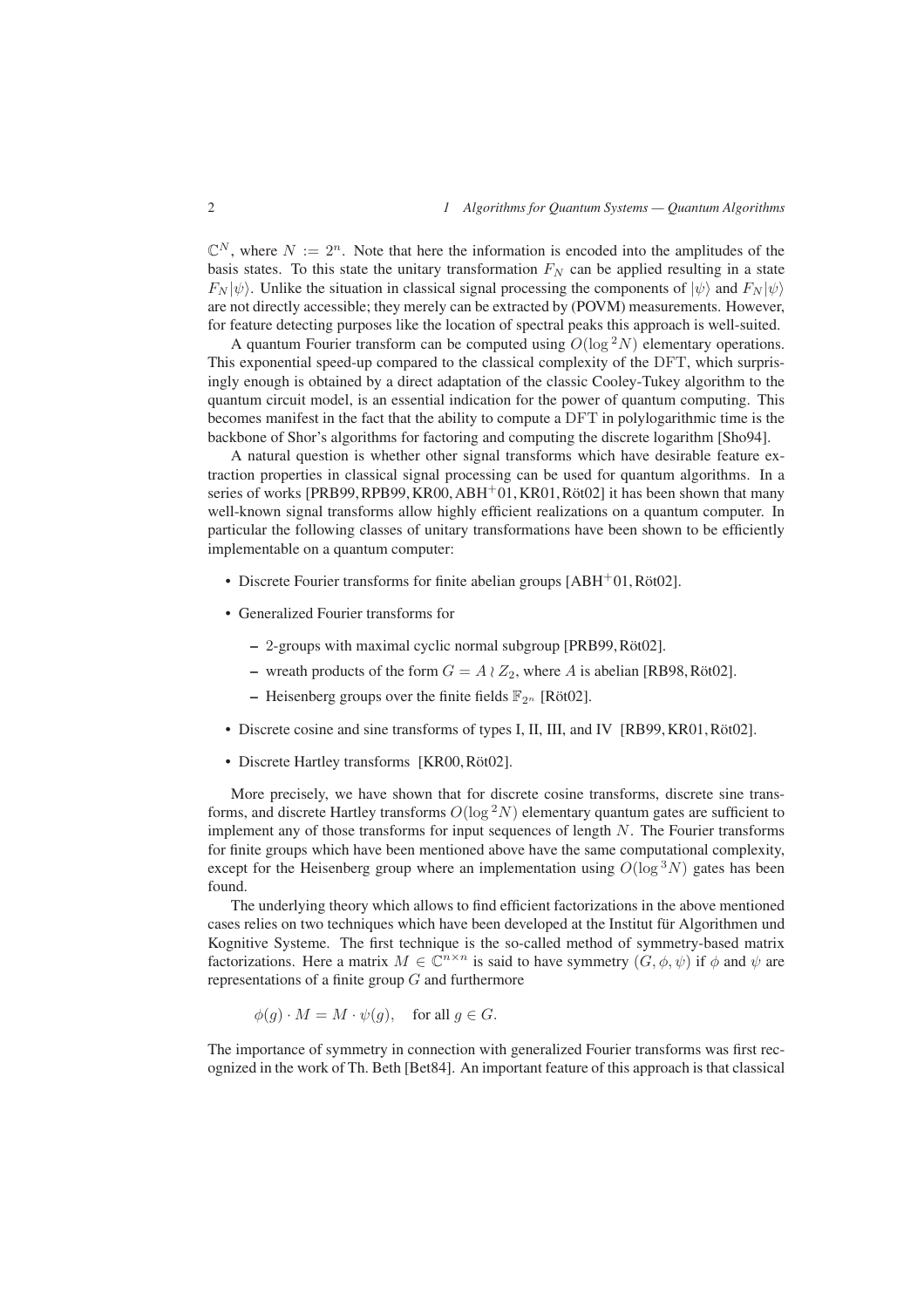fast algorithms can be explained—and automatically derived—in terms of symmetry of matrices [Min93, Egn97, Püs98].

In the thesis of M. Rötteler [Röt02] symmetry-based matrix factorizations have been taken as a starting point for further optimizations. This has led to efficient implementations of several generalized Fourier transforms, trigonometric transforms, and the Hartley transform.

A second technique has been developed by A. Klappenecker and M. Rötteler and is described in [Röt02]and [KR03]. The basic idea is to reuse previously found factorizations for the construction of higher level operations. A prime example is given by the problem of implementing functions of unitary transformations, i.e., operations of the form  $f(U)$ , where U is a unitary transformation of finite order and  $f(U)$  is also unitary.

## **1.3 Quantum Error-correcting Codes**

Owing to the high sensitivity of quantum mechanical systems to even small perturbations, means of error protection are essential for any computation or communication process based on quantum mechanics. A general theory of quantum error-correcting codes (QECC) has been developed (see, e. g., [KL97]), but many algorithmic aspects are still open. The main tasks are to find methods for constructing good QECC and efficient algorithms for encoding and decoding, including the correction of the errors.

A large family of QECC can be derived from cyclic codes (see [GB99, GGB99, GB00]). Those QECC admit various techniques for encoding and decoding, e. g., based on Fourier transformations over finite fields and quantum shift registers [BG00]. An interesting new class of QECC has been developed in cooperation with the group of G. Alber  $[ABC^+01, AMD03]$ . Those so-called jump codes exploit side-information about the errors due to the emission of quanta (quantum jumps). The side-information is obtained by continuously monitoring the quantum system and recording which subsystem emitted, e. g., a photon. An interesting connection to design theory leads to various constructions of jump codes [BCG+03].

Another new concept of QECC linking various groups in the *Schwerpunktprogramm QIV* are so-called graph codes which have been introduced by D. Schlingemann and R. F. Werner [SW02]. Similar to the cluster states used in the one-way quantum computer of R. Raussendorf and H. J. Briegel [RB01], the basis states of a graph code are defined via an interaction graph corresponding to the spin–spin coupling Hamiltonian which can be used for encoding. Compared to the standard gate model of quantum computation, such a coupling Hamiltonian yields a very efficient—intrinsically parallel—algorithm.

We have shown that the concepts of graph codes and that of so-called stabilizer codes are equivalent, i. e., any graph code is a stabilizer code and vice versa  $[GKR02, Sch02, WSR<sup>+</sup>02]$ . In the following, we will present the main ideas used in the proof.

Starting from an  $\alpha$ -dimensional Hilbert space H, a graph code is an  $\alpha^k$ -dimensional subspace Q of  $\mathcal{H}^{\otimes n}$  which is spanned by the vectors

$$
|\underline{x}\rangle = \frac{1}{\sqrt{\alpha^n}} \sum_{y \in \mathbb{F}_{p^m}^n} \Biggl( \prod_{j=1}^{k+n} \prod_{i=1}^{j-1} \chi(z_i, z_j)^{\Gamma_{ij}} \Biggr) |y\rangle. \tag{1.1}
$$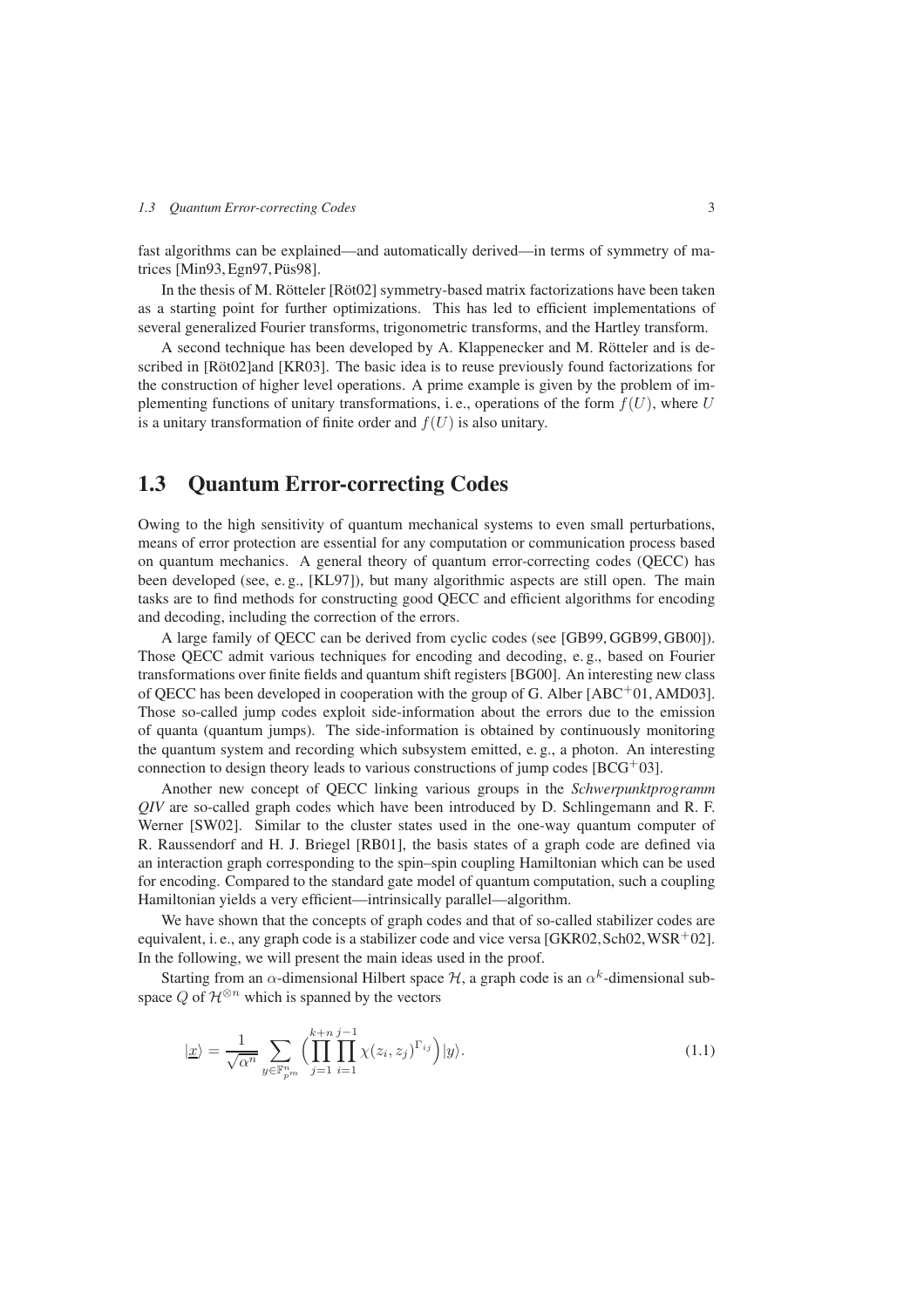Here the dimension  $\alpha$  is a prime power, i.e.,  $\alpha = p^m$  for some prime number p. The basis states  $|y\rangle$  of  $\mathcal{H}^{\otimes n}$  are labeled by vectors  $y \in \mathbb{F}_{p^m}^n$  over the finite field  $\mathbb{F}_{p^m}$ , and the encoded states  $|x\rangle$  are labeled by vectors  $x \in \mathbb{F}_{n^m}^k$ . The coefficients on the right hand side are given by the values of a non-degenerate symmetric bicharacter  $\chi$  on  $\mathbb{F}_{p^m} \times \mathbb{F}_{p^m}$ , where  $z = (x, y)$ . Finally, the exponents  $\Gamma_{ij}$  are given by the adjacency matrix  $\Gamma$  of a weighted undirected graph with integral weights (corresponding to the coupling strength between the subsystems  $i$  and j). Equivalently, the states (1.1) of the graph code  $Q$  can be expressed in the form

$$
|\underline{x}\rangle = \frac{1}{\sqrt{\alpha^n}} \sum_{y \in \mathbb{F}_{p^m}^n} \zeta(q(x+y)) |y\rangle, \tag{1.2}
$$

where  $\zeta$  is a non-trivial additive character of  $\mathbb{F}_p$  and q is a quadratic form on  $\mathbb{F}_{p^m}^{k+n} \cong$  $\mathbb{F}_n^{m(k+n)}$ . This isomorphism shows that it is sufficient to consider graphical quantum codes which are defined over prime fields.

First we show that a graph code defined over the finite field  $\mathbb{F}_p$  is a stabilizer code, i.e., a joint eigenspace of an abelian subgroup of the error group  $G$  generated by

$$
X^a := \sum_{y \in \mathbb{F}_p^n} |y + a\rangle\langle y|, \quad \text{and } Z^d := \sum_{y \in \mathbb{F}_p^n} \exp(2\pi i/p)^{d^t y} |y\rangle\langle y|,
$$

for  $a, d \in \mathbb{F}_n^n$  (cf. [KR02a, KR02b]). Starting from (1.2) one can show that the stabilizer of Q is given by

$$
S_Q = \{ \exp(2\pi i/p)^{q(a)} X^a Z^{aM_y} \mid a \in \mathbb{F}_p^n \text{ such that } Ba = 0 \}.
$$

The matrices  $M_y \in \mathbb{F}_p^{n \times n}$  and  $B \in \mathbb{F}_p^{k \times n}$  are submatrices of the adjacency matrix Γ defining the quadratic form  $q$  which can be written as

$$
\Gamma = \left(\begin{array}{c|c} M_x & B \\ \hline B^t & M_y \end{array}\right).
$$

Additionally, the orthogonal projection onto the joint eigenspace for the eigenvalue 1 of the operators in  $S_Q$  coincides with  $Q$ , showing that  $Q$  indeed is a stabilizer code.

In order to show that any stabilizer code defined over the finite field  $\mathbb{F}_{p^m}$  can be realized as a graph code, we first note that those stabilizer codes can equivalently be considered as stabilizer codes over  $\mathbb{F}_p$  (see [AK01]). To any stabilizer code corresponds a (classical) symplectic code C over  $\mathbb{F}_{p^2}$ . The generator matrix of C can be written as  $(X|Z)$  where  $X, Z \in \mathbb{F}_p^{(n-k)\times n}$ and  $XZ^t - \overline{Z}X^t = 0$ . As the code C is self-orthogonal, i. e., contained in the orthogonal code  $C^{\perp}$  with respect to the symplectic inner product on  $\mathbb{F}_{p^2}^n$ , there exists a self-dual code  $\mathcal D$  with  $C \subseteq \mathcal{D} = \mathcal{D}^{\perp} \subseteq \mathcal{C}^{\perp}$ . We can choose a generator matrix for  $\mathcal{D}$  of the form

$$
G' := (X'|Z') = \left(\begin{array}{c|c} X & Z \\ \hline \tilde{X} & \tilde{Z} \end{array}\right)
$$

Similar to Gauß' algorithm, the matrix G' can be transformed into standard form  $(I | C)$  where  $C$  is symmetric [Gra02a, Gra02b]. Quantum mechanically, the transformations correspond to

.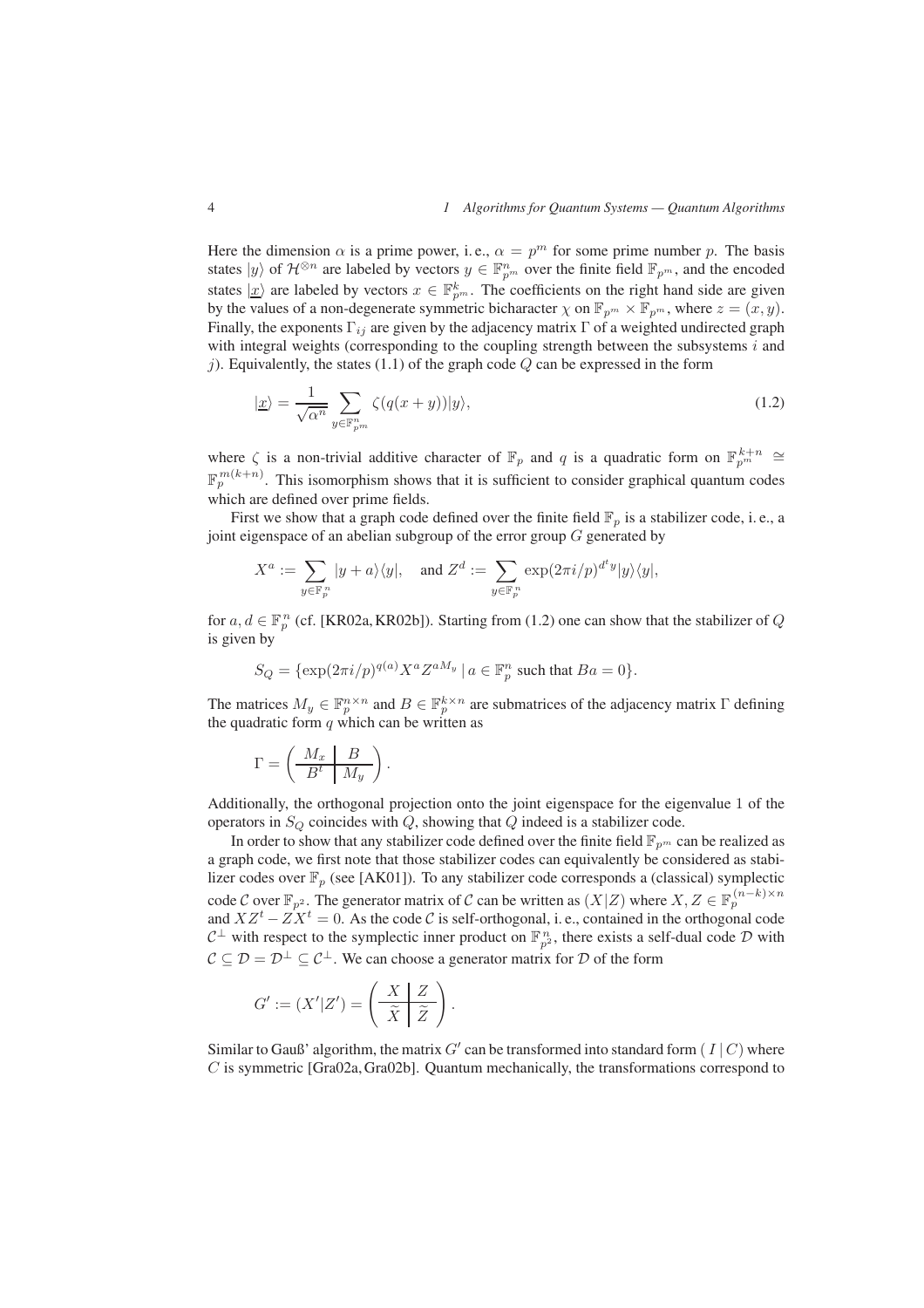local unitary operations which do not change the error-correcting properties of the QECC. Applying the same transformations to the subcode  $\mathcal C$  of  $\mathcal D$ , we obtain an equivalent code whose generator matrix can be written as  $(D|DC)$  where  $D \in \mathbb{F}^{(n-k)\times n}$ . Finally, we obtain the symmetric matrix

$$
\Gamma := \left(\begin{array}{c|c} 0 & B \\ \hline B^t & C \end{array}\right),\,
$$

where  $DB<sup>t</sup> = 0$ . Using this matrix Γ as adjacency matrix in (1.1), we obtain a graph code which is equivalent to the stabilizer code corresponding to  $C$ . Hence, for any stabilizer code over  $\mathbb{F}_{p^m}$  there exists an equivalent graph code.



Figure 1.1: Non-isomorphic graphs which all yield graphical quantum codes that are equivalent to the CSS code  $[7, 1, 3]$ .

In general, the corresponding graph is not uniquely determined, as illustrated in Fig. 1.1. All four graphs yield equivalent QECC, but the graphs are non-isomorphic. Therefore it is not straightforward to relate basic properties of the graph and the error-correcting properties of the resulting graph code. But the possibility to choose among different graphs results in different interaction Hamiltonians which may yield more efficient algorithms for encoding (cf. Section 1.5).

# **1.4 Efficient Decomposition of Quantum Operations into Given One-parameter Groups**

The time evolution of all quantum mechanical systems is governed by the Schrödinger equation. To control the time evolution of a concrete physical implementation, we apply different Hamilton operators which are supposed to be time independent. This gives us the ability to implement computational operators on the state space. Equipped with  $m$  one-parameter groups

$$
\{t \mapsto \exp(-iH_1t), t \mapsto \exp(-iH_2t), \dots, t \mapsto \exp(-iH_mt)\}
$$

generated by the different Hamilton operators  $H_j$ , the goal is to build up each unitary U as a product of elements of the given one-parameter groups:

$$
\mathbf{U} = \prod_{j=1}^l \exp(-i\mathbf{H}_{p_j}t_{p_j}), \quad \text{where } \mathbf{H}_{p_j} \in \{\mathbf{H}_1, \mathbf{H}_2, \dots, \mathbf{H}_m\} \text{ and } t_{p_j} \in \mathbb{R}, t_{p_j} > 0.
$$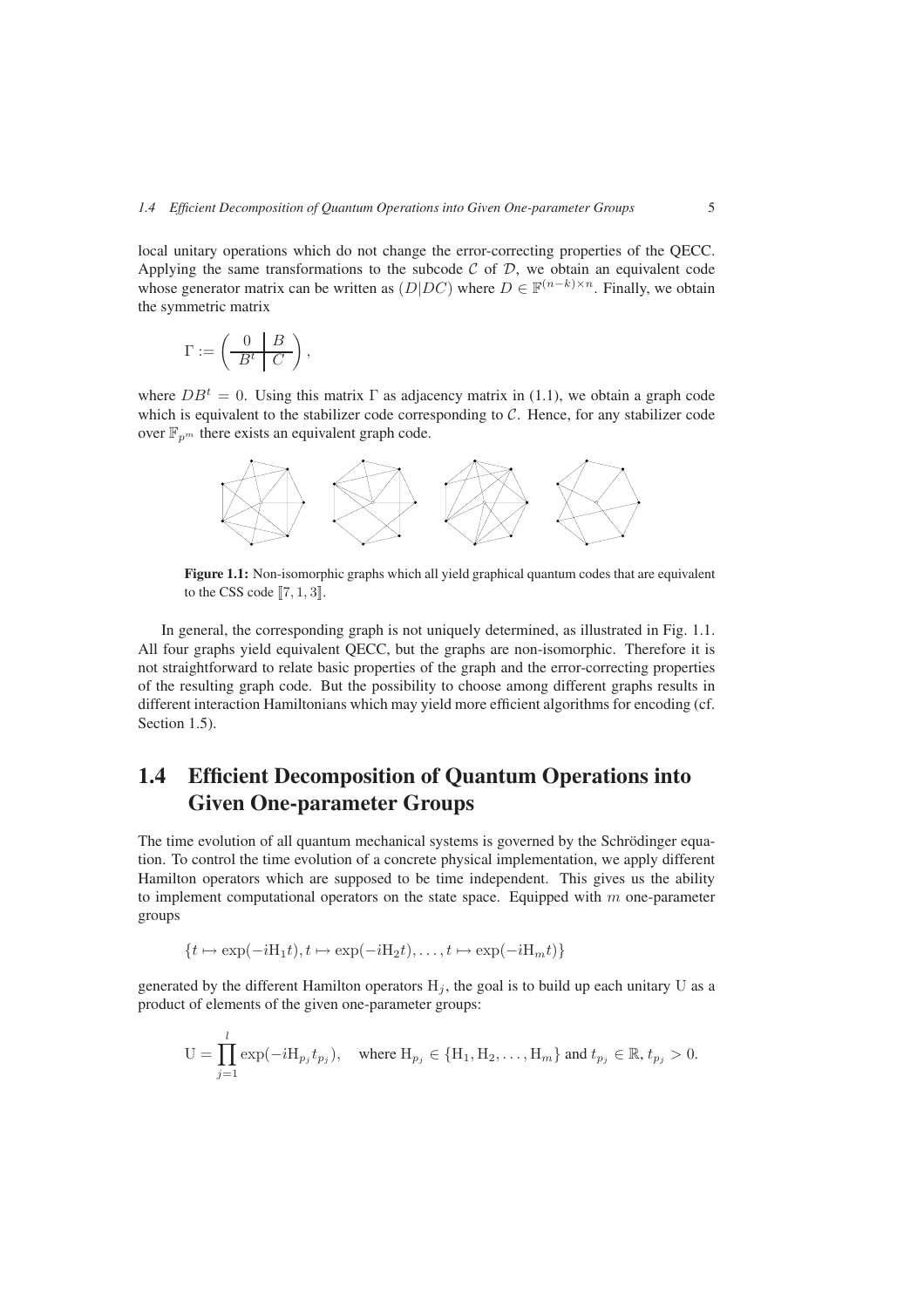As an efficiency measure we consider the minimal number of terms needed to express each unitary as a product of the given one-parameter groups. This efficiency measure is called the order of generation [Low71]. In a physical implementation of the given unitary operator this corresponds to the number of switches between different Hamilton operators.

As a first step we derive conditions on the set of Hamilton operators to be universal, i.e., to be able to generate each unitary. From the work of Chow [Cho39] follows the Lie algebra rank condition which states that each unitary can be implemented if the rank of the subalgebra generated by the given Hamilton operators equals the dimension of the Lie algebra belonging to the considered unitary operators. The work of Jurdjevic and Sussmann [JS72] states in addition that the order of generation is finite if the Lie algebra rank condition is fulfilled. To exclude—in the case of compact and connected Lie groups—the possibility of an infinite order of generation in the closure the work in [D'A02] can be used.

We emphasize that the order of generation depends heavily on the given one-parameter groups. The problem of determining bounds on the order of generation in the case of up to three Hamilton operators from the su(2) was considered in [ZB02]. Describing Hamilton operators as infinitesimal rotations of the Bloch sphere we can depict the application of an Hamilton operator in the complex plane after a stereographic projection from the Bloch sphere to the one-point compactification of the complex numbers. It is known [Gau19] that under stereographic projection the rotations of the sphere correspond to rotational Möbius transformations:

$$
z \mapsto \frac{az - \bar{c}}{cz - \bar{a}},
$$
 where  $a\bar{a} + c\bar{c} = 1.$ 

The orbit of a rotational Möbius transformation is an Apollonian circle in the complex plane.

Beginning with the case of two Hamilton operators—we suppose that the Lie algebra rank condition is fulfilled—we follow [Low71] in order to derive bounds on the order of generation. Since Hamilton operators are identified with infinitesimal rotations of the Bloch sphere, we assume without loss of generality that one rotation axis is normalized to the z-axis and the other rotation axis lies in the  $x-z$ -plane. The orbits of an Hamilton operator correspond to a system of Apollonian circles in the complex plane. We track the alternating application of the two Hamilton operators on the state space starting from zero in the complex plane, which corresponds to the south pole of the Bloch sphere. Going from one circle to a tangent one we use a greedy-type algorithm to cover all of the complex plane. Figure 1.2 shows tangent circles corresponding to the alternating application of Hamilton operators to the state space visualized in the complex plane. One further step in the alternating application of Hamilton operators is necessary and sufficient to cover all of the complex plane in Figure 1.2.

By an analysis of figures similar to Figure 1.2 it is possible to get the minimal number of terms in a product of two one-parameter groups needed to transform each point on the Bloch sphere to the south pole, which corresponds in the complex plane to a transformation of each complex number into zero. We obtain a bound on the order of generation adding one to this minimal number. The reason for this is that each point of the Bloch sphere (and each point in the complex plane) can be identified pointwise with right cosets of rotations of the Bloch sphere representing all unitary operations. To distinguish the rotations in one coset in general this additional step is necessary.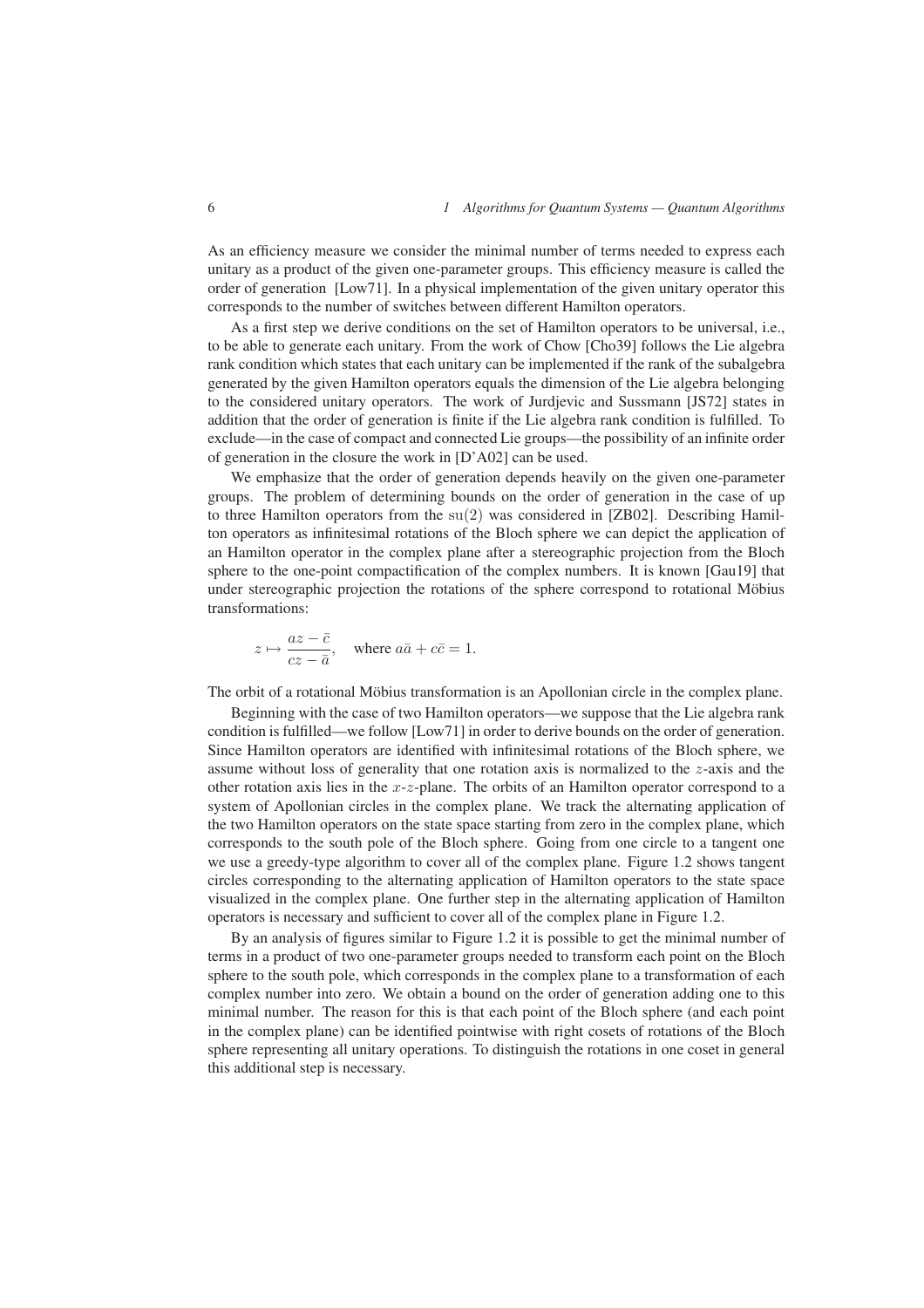In [Low71], figures similar to Figure 1.2 are analyzed. The analysis implies:

**Theorem 1.1** *Let* α *denote the angle between two Hamilton operators in the Bloch vector representation and* ξ *the order of generation.*

1.  $\alpha = \pi/2 \implies \xi = 3$  *(Euler decomposition),* 

2.  $\forall k \geq 2: \quad \pi/(k+1) \leq \alpha < \pi/k \implies \xi \leq k+2.$ 





**Figure 1.2:** As described in the text, the figure shows tangent circles corresponding to the alternating application of two Hamilton operators to the state space visualized through stereographic projection to the complex plane. One further step in the alternating application of Hamilton operators is necessary and sufficient to cover all of the complex plane. Notice that for better orientation one Apollonian circle with infinite radius is pictured by a vertical line. The angle between the rotation axes in the Bloch sphere representation belonging to this figure is  $(2 \cdot \pi/4 +$  $\pi/5/3$ . In this case we get an order of generation less than or equal to 6.

**Figure 1.3:** As in Figure 1.2 tangent circles corresponding to the application of three Hamilton operators to the stereographically projected state space are shown in the complex plane. To cover all of the complex plane no further step in the alternating application of Hamilton operators is needed. Notice that for better orientation two Apollonian circles with infinite radius are shown by two lines. In this example the angles between the rotation axes are  $(2 \cdot \pi/4 + \pi/5)/3$ ,  $\pi/5$ , and  $\pi/6$ . Though all angles are less than or equal to the angle in example of Figure 1.2 we get a smaller upper bound of 5 steps.

The next step is to generalize the analysis from two to three Hamilton operators. Since we have a third Hamilton operator we have to consider a third axis of rotation in the representation of Hamilton operators as infinitesimal rotations of the Bloch sphere leading to a third system of Apollonian circles. The three axes of rotation can be characterized by specifying the three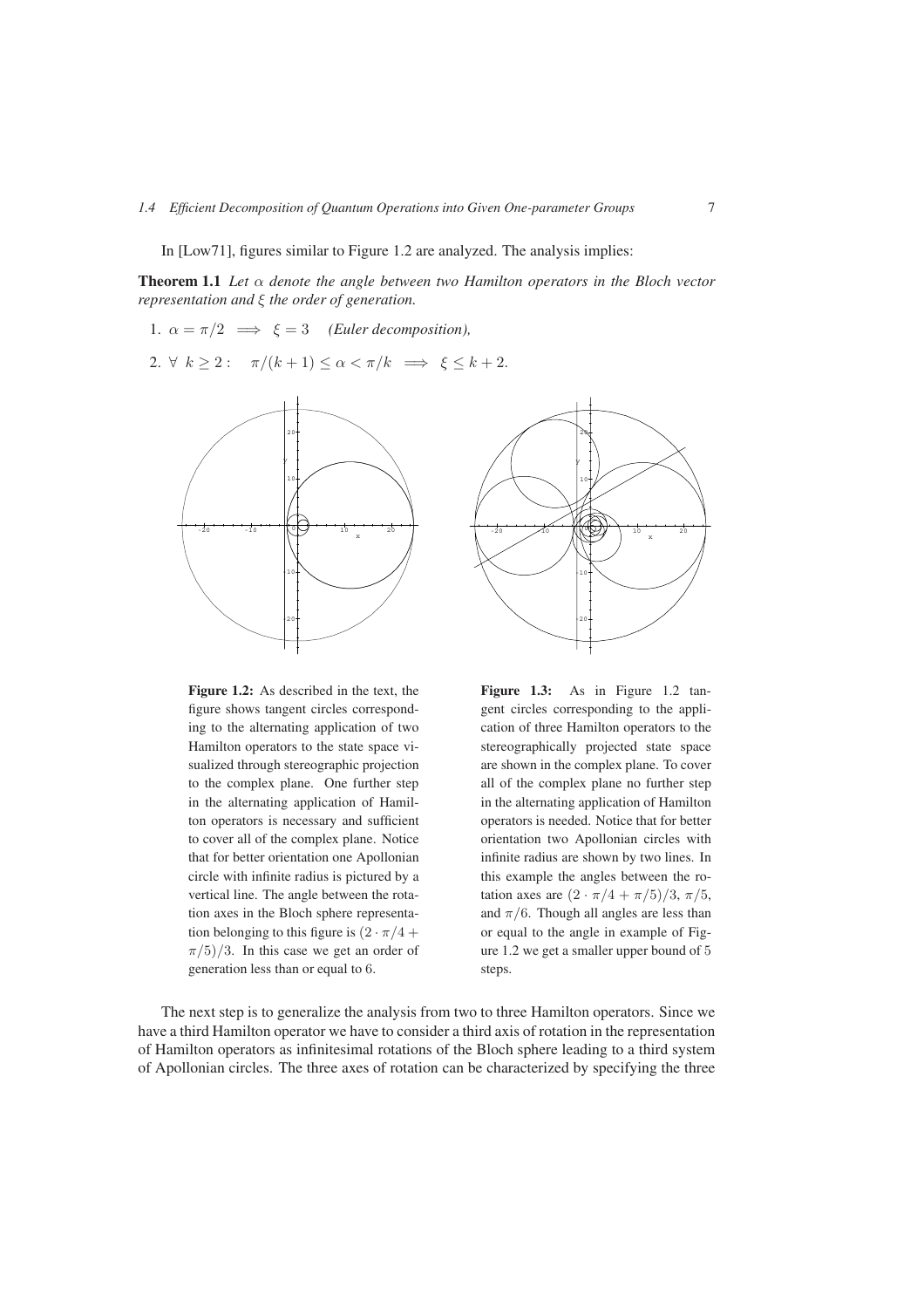angles  $\alpha_1$ ,  $\alpha_2$ , and  $\alpha_3$  between them. We get a valid triple of angles if

 $\alpha_3 \in \left[ \min \{ \pi - (\alpha_1 + \alpha_2), |\alpha_1 - \alpha_2| \}, \pi/2 \right].$ 

As in the case of two Hamilton operators it is important to determine the minimal number of terms in a product of one-parameter groups necessary to transform each point in the complex plane to zero. In Figure 1.3, the tangent circles describing the application of the different Hamilton operators can be received from a similar greedy-type algorithm. As remarked in Figure 1.3 we can get with this type of analysis better bounds on the order of generation when using three Hamilton operators even though no greater angles between two rotation axes are present. Summarizing, this is a first step towards a systematic and efficient implementation of unitary operators.

## **1.5 Simulation of Hamiltonians**

Historically, the first motivation for constructing a quantum computer was the efficient simulation of quantum dynamics. Feynman observed a profound difference in the nature of physical evolution governed by the laws of quantum physics as compared to the evolution under the laws of classical physics. It appears that the simulation of general quantum dynamics by any classical computers involves an unavoidable exponential slowdown in running time. Therefore it would be an interesting application of quantum computers to simulate Hamiltonian dynamics of many-particle systems. In our approach to this problem, we do not construct sequences of quantum gates to simulate the Hamiltonian evolution of a quantum system. The computational resource in our setting is the interaction of the qubits or qudits in the quantum register. The natural time evolution according to this interaction is interspersed with external control operations in such a way that the resulting dynamics is the evolution according to the simulated Hamiltonian evolution. We have restricted ourselves to the mutual simulation of Hamiltonians that are given by pair-interactions among  $n$  qudits.

The theoretical framework is as follows. The underlying Hilbert space of each subsystem is d-dimensional and the joint space of n qudits is  $\mathcal{H} = \mathbb{C}^d \otimes \mathbb{C}^d \otimes \cdots \otimes \mathbb{C}^d$ . The  $(d^2 - 1)$ dimensional Lie algebra of traceless Hermitian matrices of size d is denoted by  $su(d)$ . We set in the following  $m := d^2 - 1$ . Let  $B = \{\sigma_{\alpha} \mid \alpha := 1, \ldots, m\}$  be an orthogonal basis of su(d) with respect to the trace inner product  $\langle A|B \rangle := \text{tr}(A^{\dagger}B)/d$ . We denote by  $\sigma_{\alpha}^{(k)}$  the operator that acts as  $\sigma_{\alpha}$  on the kth qudit and as identity on the other qudits. We represent the interaction (which is assumed to contain only two-body terms) by a so-called coupling matrix  $J = (J_{kl;\alpha\beta})$  of size  $nm \times nm$  such that

$$
H = \sum_{k < l} \sum_{\alpha \beta} J_{kl; \alpha \beta} \sigma_{\alpha}^{(k)} \sigma_{\beta}^{(l)}.
$$

We chose the coupling matrix to be symmetric and set  $J_{kk;\alpha\beta} = 0$  for all k. Now we use the so-called fast control limit and assume that all operations in  $K = U(d) \otimes U(d) \otimes \cdots \otimes U(d)$ can be performed arbitrarily fast, where  $U(d)$  denotes the group of unitary operations on a qudit. This assumption is a good approximation if the external control operations act on a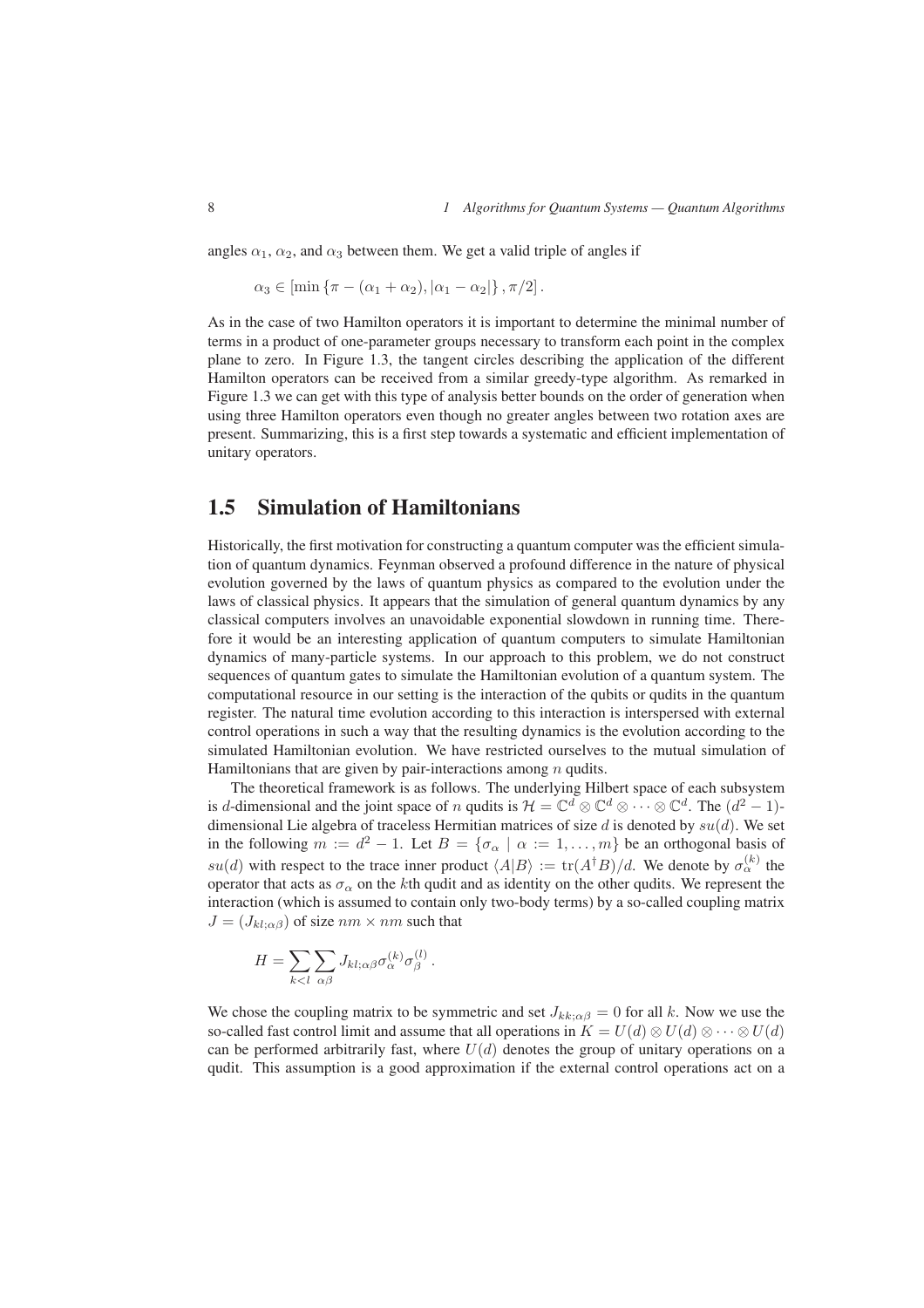considerably smaller time scale than the natural evolution of the considered Hamiltonians. For instance, this is the case for NMR-experiments.

A starting point for simulating an infinitesimal time evolution is that if a Hamiltonian  $\hat{H}$ can be written as the sum  $\tilde{H} = \sum_{j=1}^{N} H_j$ , then the concatenation of time evolutions according to each  $H_j$  for a small time approximates the evolution according to  $\tilde{H}$  by the Trotter formula. This "average Hamiltonian approach" leads to the following definition [WJB02, WRJB02a, JWB03].

**Definition 1.2** Let  $\tilde{H}$  be an arbitrary Hamiltonian. We say  $\tilde{H}$  can be simulated by H with *time overhead*  $\tau$ , written  $\tilde{H} \leq \tau H$ , and N time steps if there are N positive real numbers  $\tau_i$ *summing to*  $\tau$  *and* N *control operations*  $U_i \in K$  *such that* 

$$
\tilde{H} = \sum_{j=1}^{N} \tau_j U_j^{\dagger} H U_j , \qquad (1.3)
$$

*The time overhead gives the slowdown of the simulated interaction with respect to the system Hamiltonian. Time optimal simulation leads therefore to a convex optimization problem.*

To derive lower bounds on the time overhead and the number of time steps it is possible to work with the coupling matrices instead of the Hamiltonians themselves. This is because the condition in Eq. (1.3) translates into

$$
\tilde{J} = \sum_{j=1}^{N} \tau_j O_j J O_j^T,\tag{1.4}
$$

where  $O_i$  are orthogonal transformations corresponding to the local operations  $U_i$  for  $j =$  $1, \ldots, N$  [WRJB02a]. The advantage is that the size of the coupling matrices grows only linearly with  $n$ , whereas the size of the Hamiltonians grows exponentially.

Let H and  $\hat{H}$  be arbitrary Hamiltonians with coupling matrices  $J$  and  $\hat{J}$ , respectively. A necessary condition that H can simulate H with time overhead  $\tau$  follows from Eq. (1.4) and Uhlmann's theorem [WJB02, WRJB02a]: If  $H \leq \tau H$  then we necessarily have

$$
\sum_{i=1}^k \lambda_i(\tilde{J}) \leq \tau \sum_{i=1}^k \lambda_i(J),
$$

for  $k = 1, \ldots, nm$ , where  $\lambda_1(\tilde{J}) \geq \lambda_2(\tilde{J}) \geq \cdots \geq \lambda_{nm}(\tilde{J})$  and  $\lambda_1(J) \geq \lambda_2(J) \geq \cdots \geq \lambda_{nm}(\tilde{J})$  $\lambda_{nm}(J)$  denote the eigenvalues of  $\tilde{J}$  and  $J$ , respectively. This so-called *spectral majorization criterion* has still to be satisfied after rescaling the strengths  $J_{kl;\alpha\beta}$  and  $\hat{J}_{kl;\alpha\beta}$  of corresponding interactions in H and  $\tilde{H}$  by the same real factor  $s_{kl} \in \mathbb{R}$ . The reason is that the same sequence of local operations may be used for the rescaled problem.

One of the nicest applications of spectral majorization theory is to derive lower bounds on time-reversal schemes [JWB02], i. e., to simulate  $-H$  when H is the quantum computer's Hamiltonian. This is the usual problem of efficient refocusing techniques in NMR. For the case of coupled qubits, i. e.,  $d = 2$ , we consider the Hamiltonian  $H = \sum_{k \leq l} w_{kl} \sigma_z^{(k)} \sigma_z^{(l)}$  such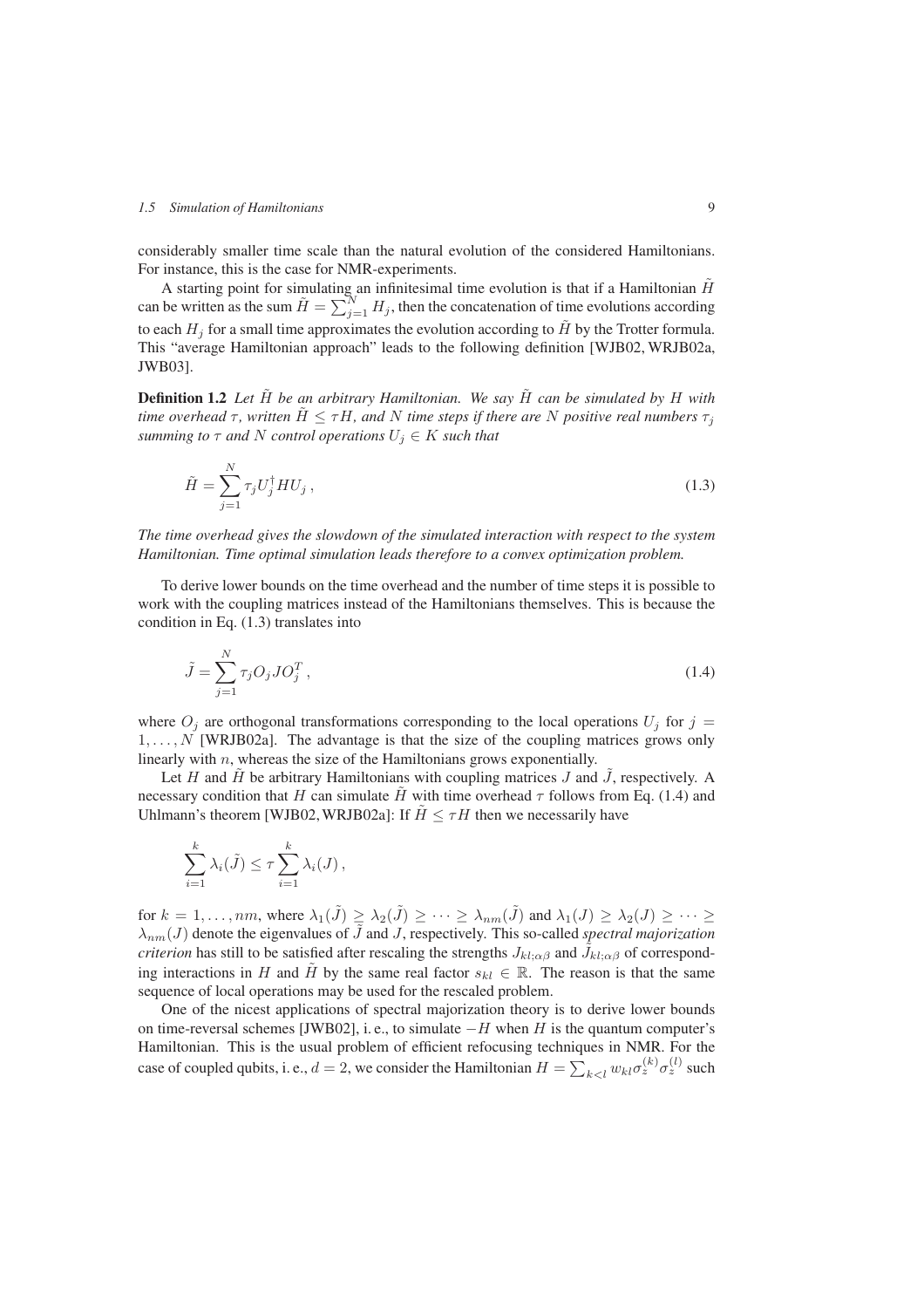that all  $w_{kl}$  are non-zero. We denote by K the matrix whose all diagonal entries are 0 and whose all off-diagonal entries are 1. Then after rescaling the coupling between the qubits  $k$ and l by  $-w_{kl}$  we have  $J' := -K \otimes diag(0, 0, 1)$  and  $\tilde{J}' := K \otimes diag(0, 0, 1)$ . By considering the largest eigenvalues of  $J'$  and  $\tilde{J}'$  we obtain  $n-1$  as a lower bound on the time overhead for time-reversal. A related problem is to switch off some interactions if there is an interaction between all qudits, i. e., to reduce the interaction graph. Then the lower bounds on the time overhead depend on the spectrum of the adjacency matrices corresponding to the graphs that indicate the remaining interactions. The intuitive meaning of the time overhead is the factor by which the remaining interactions are weakened.

The time overhead is not the only complexity measure for simulation schemes. The number  $N$  of time steps is also of importance. We have presented a general method to obtain lower bounds on the number of time steps by comparing the rank of coupling matrices [JWB03]. Consider the problem to switch off an interaction with coupling matrix  $J$ , i.e.,  $\sum_{i} \tau_{j} O_{j} J O_{i}^{T} = 0$ . By adding  $\tau A$  with an arbitrary matrix A to the equation we have

$$
\tau A = \sum_{j=1}^N \tau_j O_j (J + O_j^T A O_j) O_j^T.
$$

By suitably choosing the matrix  $A$  it is possible to give an upper bound on the rank of each term  $J + O<sub>i</sub><sup>T</sup> A O<sub>j</sub>$ . In this way we obtain lower bounds on N. Especially, the method yields a classification of spin–spin interactions with respect to the complexity of the required schemes for decoupling and time reversal [JWB02].

Upper bounds on the time overhead and the number of time steps for mutual simulation of Hamiltonians have been constructed using selective decoupling techniques based on the concepts of orthogonal arrays from combinatorics and nice error bases from quantum coding theory [WRJB02a, JWB03]. The assumption that all local operations are allowed can be weakened. Finite groups of control operations to enable universal simulation of Hamiltonians are characterized in [WRJB02b].

#### **References**

- [ABC<sup>+</sup>01] G. Alber, Th. Beth, Ch. Charnes, A. Delgado, M. Grassl, and M. Mussinger. Stabilizing Distinguishable Qubits against Spontaneous Decay by Detected-Jump Correcting Quantum Codes. *Phys. Rev. Lett.*, 86(19):4402–4405, May 2001. See also LANL preprint quant-ph/0103042.
- [ABH+01] G. Alber, Th. Beth, M. Horodecki, P. Horodecki, R. Horodecki, M. Rötteler, H. Weinfurter, R. Werner, and A. Zeilinger. *Quantum Information: An Introduction to Basic Theoretical Concepts and Experiments*, *Springer Texts in Modern Physics*, vol. 173. Springer, 2001.
- [AK01] A. Ashikhmin and E. Knill. Nonbinary quantum stabilizer codes. *IEEE Trans. Inf. Theory*, 47(7):3065–3072, November 2001.
- [AMD03] G. Alber, M. Mussinger, and A. Delgado. Quantum information processing and error correction with jump codes. In Th. Beth and G. Leuchs, eds., *Quantum Information Processing*. Wiley VCH, 2002, pp. 14-27.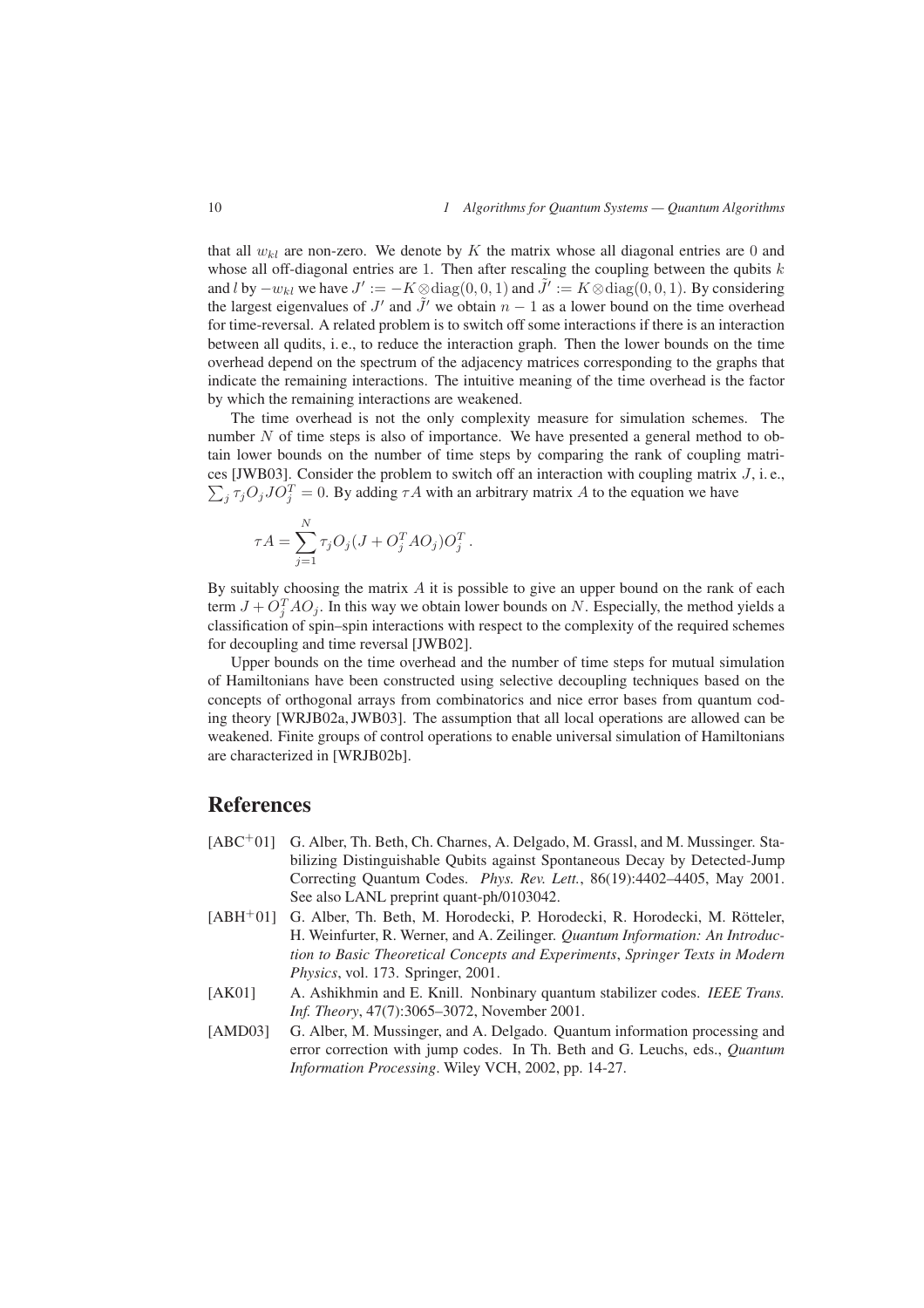## *References* 11

| $[BCG^+03]$  | Th. Beth, Ch. Charnes, M. Grassl, G. Alber, A. Delgado, and M. Mussinger. A<br>New Class of Designs which Protect against Quantum Jumps. Designs, Codes<br>and Cryptography, 29(1-3):51-70, 2003.                                                                                                                                                                              |
|--------------|--------------------------------------------------------------------------------------------------------------------------------------------------------------------------------------------------------------------------------------------------------------------------------------------------------------------------------------------------------------------------------|
| [Beta4]      | Th. Beth. Verfahren der Schnellen Fouriertransformation. Teubner, 1984.                                                                                                                                                                                                                                                                                                        |
| [BG00]       | Th. Beth and M. Grassl. Algorithmen zur spektralen Codierung und Decodierung<br>von zyklischen Quantencodes. Vortrag beim DFG-Kolloquium in Bad Honnef,<br>10.-12. January 2000.                                                                                                                                                                                               |
| [Cho39]      | W.-L. Chow. Über Systeme von linearen partiellen Differentialgleichungen er-<br>ster Ordnung. Math. Ann., 117:98-105, 1939.                                                                                                                                                                                                                                                    |
| [D'A02]      | D. D'Alessandro. Uniform Finite Generation of Compact Lie Groups. Systems<br>& Control Lettes, September 2002. See also LANL preprint quant-ph/0111133.                                                                                                                                                                                                                        |
| [Egn97]      | S. Egner. Zur Algorithmischen Zerlegungstheorie Linearer Transformationen<br>mit Symmetrie. Dissertation, Universität Karlsruhe, Informatik, 1997.                                                                                                                                                                                                                             |
| [Gau19]      | C. F. Gauss. Die Kugel. Werke, 8:351-356, c. 1819.                                                                                                                                                                                                                                                                                                                             |
| [GB99]       | M. Grassl and Th. Beth. Quantum BCH Codes. In W. Mathis and T. Schindler,<br>eds., Proceedings X. International Symposium on Theoretical Electrical Engi-<br>neering, pp. 207-212, Magdeburg, September 1999. Universität Magdeburg.                                                                                                                                           |
| [GB00]       | M. Grassl and Th. Beth. Cyclic quantum error-correcting codes and quantum<br>shift registers. Proceedings of the Royal Society London A, 456(2003):2689-<br>2706, November 2000. See also LANL preprint quant-ph/9910061.                                                                                                                                                      |
| [GGB99]      | M. Grassl, W. Geiselmann, and Th. Beth. Quantum Reed-Solomon Codes. In<br>M. Fossorier, H. Imai, S. Lin, and A. Poli, eds., Proceedings Applied Algebra, Al-<br>gebraic Algorithms and Error-Correcting Codes (AAECC-13), Lecture Notes in<br>Computer Science, vol. 1719, pp. 231-244, Honolulu, Hawaii, November 1999.<br>Springer. See also LANL preprint quant-ph/9910059. |
| [GKR02]      | M. Grassl, A. Klappenecker, and M. Rötteler. Graphs, Quadratic Forms, and<br>Quantum Codes. In Proceedings 2002 IEEE International Symposium on Infor-<br>mation Theory, Lausanne, 2002, p. 45.                                                                                                                                                                                |
| [ $Gra02a$ ] | M. Grassl. Fehlerkorrigierende Codes für Quantensysteme: Konstruktionen und<br>Algorithmen. Shaker, Aachen, 2002. Zugl.: Universität Karlsruhe, Dissertation,<br>2001.                                                                                                                                                                                                         |
| [Gra02b]     | M. Grassl. Algorithmic aspects of quantum error-correcting codes. In R. K.<br>Brylinski and G. Chen, eds., Mathematics of Quantum Computation, pp. 223–<br>252. CRC-Press, 2002.                                                                                                                                                                                               |
| [JS72]       | V. Jurdjevic and H. J. Sussmann. Control systems on Lie groups. J. Differ.<br>Equations, 12:313-329, 1972.                                                                                                                                                                                                                                                                     |
| [JWB02]      | D. Janzing, P. Wocjan, and Th. Beth. Complexity of decoupling and time-<br>reversal for $n$ spins with pair-interactions: Arrow of time in quantum control.<br>Phys. Rev. A, 66:042311, 2002. See also LANL-preprint quant-ph/0106085v2.                                                                                                                                       |
| [JWB03]      | D. Janzing, P. Wocjan, and Th. Beth. On the Computational Power of Physical<br>Interactions: Bounds on the Number of Time Steps for Simulating Arbitrary<br>Interaction Graphs. International Journal of Foundations of Computer Science,<br>14(5):889-903, 2003. See also LANL-preprint quant-ph/0203061.                                                                     |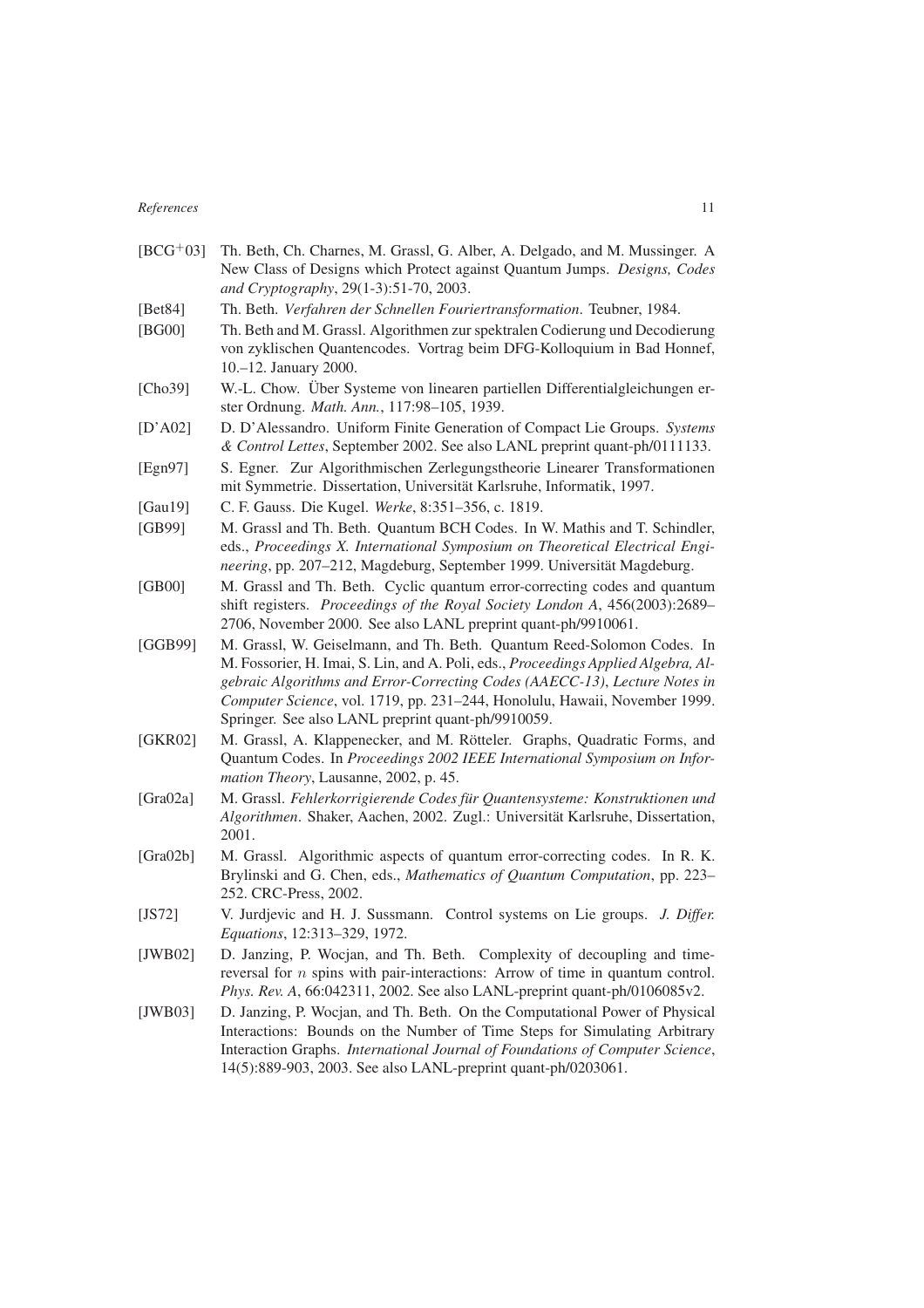- [KL97] Emanuel Knill and Raymond Laflamme. Theory of quantum error-correcting codes. *Phys. Rev. A*, 55(2):900–911, February 1997. See also LANL preprint quant-ph/9604034.
- [KR00] A. Klappenecker and M. Rötteler. On the irresistible efficiency of signal processing methods in quantum computing. In R. Creutzburg and K. Egiazarian, eds., *Spectral Techniques and Logic Design for Future Digital Systems: Proceedings of the First International Workshop on Spectral Techniques and Logic Design for Future Digital Systems, Tampere, Finland, June 2–3*, 2000.
- [KR01] A. Klappenecker and M. Rötteler. Discrete Cosine Transforms on Quantum Computers. In S. Loncaric and H. Babic, eds., *Proceedings of the 2nd International Symposium on Image and Signal Processing and Analysis (ISPA01)*, pp. 464–468, Pula, Croatia, 2001.
- [KR02a] A. Klappenecker and M. Rötteler. Beyond Stabilizer Codes I: Nice Error Bases. *IEEE Trans. Inf. Theory*, 48(8):2392–2395, August 2002. See also LANL preprint quant-ph/0010082.
- [KR02b] A. Klappenecker and M. Rötteler. Beyond Stabilizer Codes II: Clifford Codes. *IEEE Trans. Inf. Theory*, 48(8):2396–2399, August 2002. See also LANL preprint quant-ph/0010076.
- [KR03] A. Klappenecker and M. Rötteler. Engineering Functional Quantum Algorithms. *Phys. Rev. A*, 67:010302(R), 2003. See also LANL preprint quant-ph/0109088.
- [Low71] F. Lowenthal. Uniform finite generation of the rotation group. *Rocky Mountain J. Math.*, 1:575–586, 1971.
- [Min93] T. Minkwitz. Algorithmensynthese für lineare Systeme mit Symmetrie. Dissertation, Universität Karlsruhe, Informatik, 1993.
- [PRB99] M. Püschel, M. Rötteler, and Th. Beth. Fast Quantum Fourier Transforms for a Class of non-abelian Groups. In M. Fossorier, H. Imai, S. Lin, and A. Poli, eds., *Proceedings Applied Algebra, Algebraic Algorithms and Error-Correcting Codes (AAECC-13)*, *Lecture Notes in Computer Science*, vol. 1719, pp. 148– 159, Honolulu, Hawaii, November 1999. Springer. See also LANL preprint quant-ph/9910059.
- [Püs98] M. Püschel. Konstruktive Darstellungstheorie und Algorithmengenerierung. Dissertation, Universität Karlsruhe, Informatik, 1998.
- [RB98] M. Rötteler and Th. Beth. Polynomial-time solution to the hidden subgroup problem for a class of non-abelian groups. LANL preprint quant-ph/9812070, 1998.
- [RB99] M. Rötteler and Th. Beth. Efficient Realisation of Discrete Cosine Transforms on a Quantum Computer. *Proceedings X. International Symposium on Theoretical Electrical Engineering*, pp. 85–89, Magdeburg, September 1999. Universität Magdeburg.
- [RB01] R. Raussendorf and H. J. Briegel. A One-Way Quantum Computer. *Phys. Rev. Lett.*, 86(22):5188–5191, May 2001. See also LANL preprint quant-ph/0010033.
- [Röt02] M. Rötteler. *Schnelle Signaltransformationen für Quantenrechner*. Shaker, Aachen, 2002. Zugl.: Universität Karlsruhe, Dissertation, 2001.